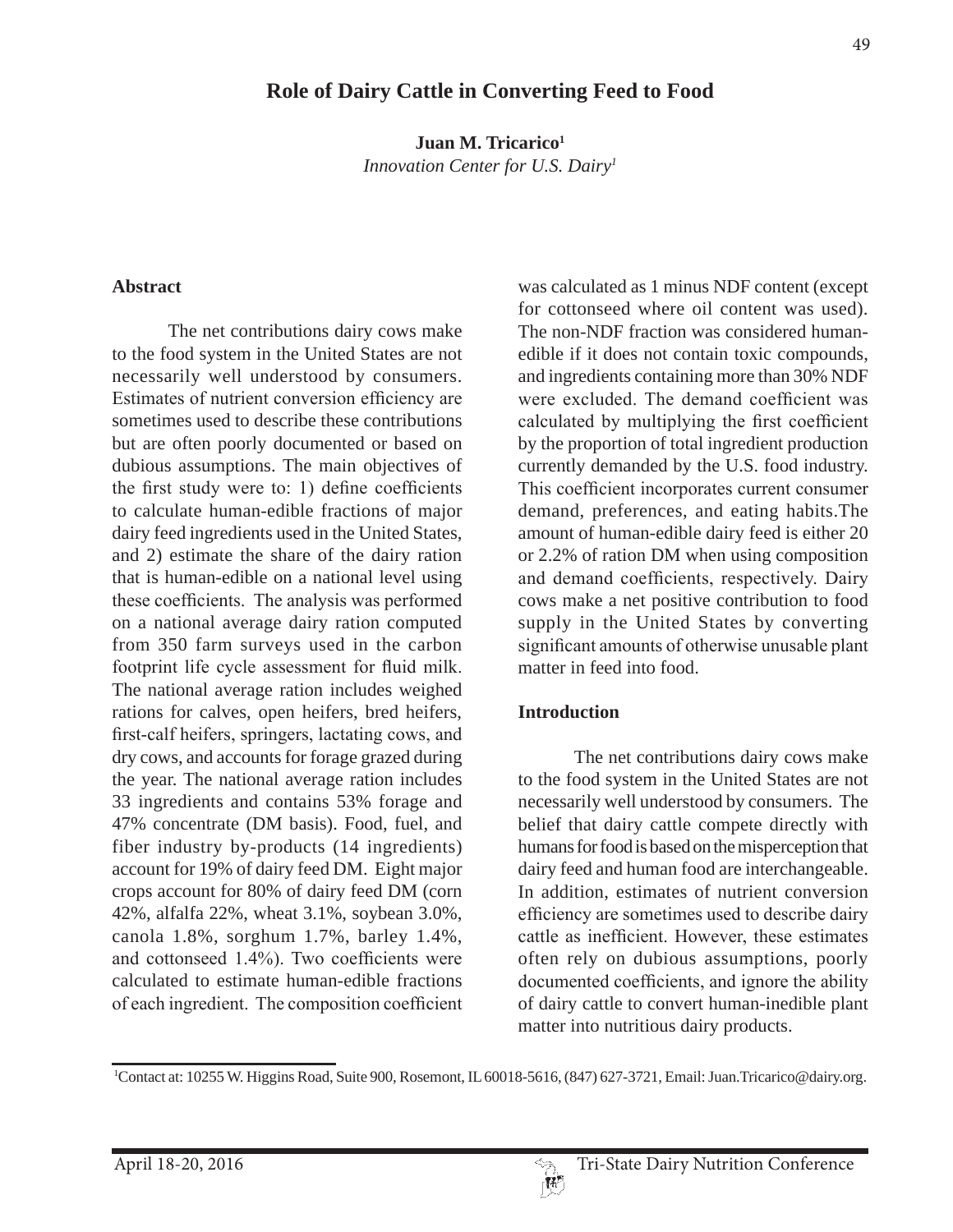## **Descriptive Analysis of How Dairy Cows Convert Feed into Food in the United States**

This study evaluated the feed ingredients consumed by dairy cattle in the United States with the goal of determining the portion of dairy feed that could be potentially consumed directly by humans. To provide a better understanding of the extent dairy contributes to or detracts from the current food supply in the United States, this study focused on the following objectives:

- 1. Define composition and demand coefficients to calculate human-edible fractions of major dairy feed ingredients used in the United States, and
- 2. Estimate the share of the dairy ration that is human-edible on a national level using these coefficients and supply and demand analysis of the crops from which these ingredients originate.

# *Definition of composition and demand*   $coefficients$

The descriptive analysis was performed on a national average dairy ration computed from 350 farm surveys conducted for the life cycle assessment study on greenhouse gas emissions from production of fluid milk in the U.S. (Thoma et al., 2013). The national average ration includes weighed rations for calves, open heifers, bred heifers, first-calf heifers, springers, lactating cows, and dry cows, and accounts for forage grazed during the year.

It became clear early in the analysis that although some dairy feed ingredients can be used directly in human food products, their current demand by U.S. consumers can be very small or they are not economically viable substitutes for current foodstuffs. Therefore, 2 distinct coefficients were developed to describe the human-edible fractions of dairy feed ingredients

based either on their chemical composition or U.S. food industry demand.

The *Composition Coefficient* was calculated to define human-edible fractions based on chemical composition as: *1-NDF content* (with one exception; see cottonseed below). The composition coefficient excludes NDF because humans cannot digest and extract nutrients from fiber – the non-NDF fraction was considered human-edible if it does not contain toxic compounds. The oil content was used to calculate the composition coefficient for cottonseed instead of 1-NDF content because cottonseed contains the toxic compound gossypol but its oil is human-edible. The composition coefficients for ingredients containing more than 30% NDF which were set to zero because they were considered unsuitable for human consumption.

The *Demand Coefficient* was calculated to define human-edible fractions based on the United States food industry demand for that ingredient as: *composition coefficient x percent food use of total domestic use*. Percent food use of total domestic use for corn grain and barley were calculated by dividing the food use by the total domestic use from USDA supply and disappearance balance sheets averaged over the 5-year period from 2009 to 2014. Percent food use of total domestic use for cottonseed was obtained from the National Cottonseed Products Association. The demand coefficient adjusts the composition coefficient by current demand for that ingredient by the United States food industry and reflects the food industry's response to current consumer preferences and eating habits.

Composition and demand coefficients were not calculated for protein mix, supplement, grain mix, partial mix ration, and miscellaneous because they represent mixes with variable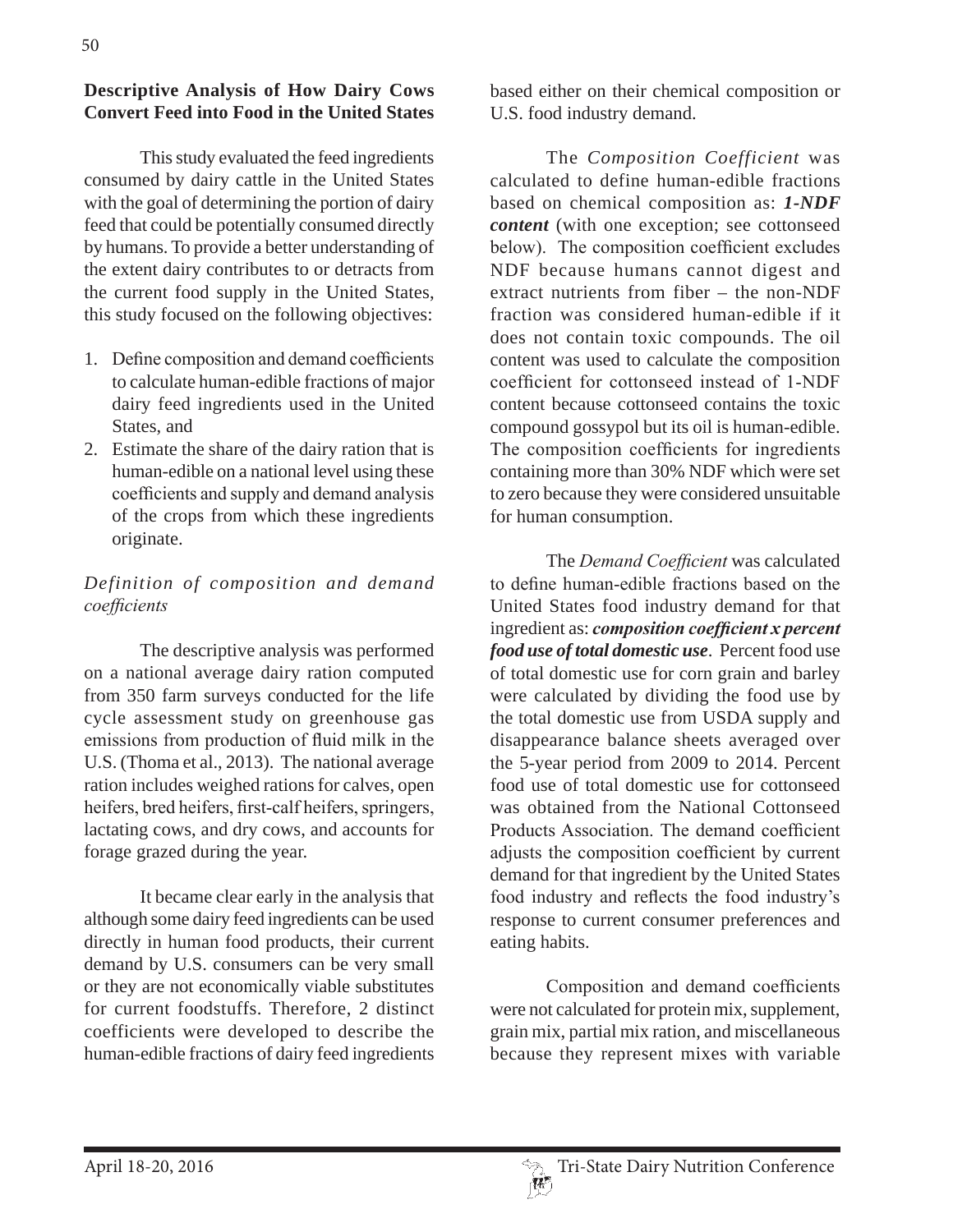and uncertain composition (these 5 ingredients account for 14% of diet DM). Composition and demand coefficients were not calculated for soy hulls, molasses, whole roasted soybeans, hominy, beet pulp, sorghum grain, and whey because their inclusion rates are less than 1% and would have only a negligible impact on the human-edible portion of the national average dairy ration (these 7 ingredients account for 3% of diet DM).

#### *Composition of the national average dairy diet*

The national average dairy diet includes 33 ingredients. Ten ingredients are forages that account for 53% of diet DM, and 23 ingredients are concentrates that account for 47% of diet DM (Figure 1). The national average dairy diet also includes 14 by-products from the food, fuel, and fiber industries that account for 19% of diet DM (Figure 1). Only 1 by-product (wheat straw) is considered a forage while the other 13 by-products are considered concentrates, even though they may contain considerable amounts of NDF (Figure 1).

Eight major crops account for the 80% of the national average dairy diet DM (Figure 2). Supply and demand analysis indicates that dairy feed primarily demands corn and alfalfa (Figure 2), while the human food industry primarily demands wheat, oilseeds, and barley (Figure 3).

## *Human-edible fraction of the national average dairy diet by composition*

Composition coefficients were defined as zero for 13 ingredients representing 56% of diet DM because they contain more than 30% NDF and are unsuitable for consumption as food by humans (corn silage, alfalfa silage, wheat silage, sorghum silage, oat silage, alfalfa hay, oat hay, grass hay, wheat straw, pasture, citrus pulp, almond hulls, and cotton gin trash).

51

No forage crops (i.e., silage, hay, straw, and pasture) were considered suitable for human consumption. This is due to the difference between the human digestive system and the ruminant digestive systems of cattle, sheep, and goats. A large portion of the energy in forage crops is in the forms of cellulose or hemicellulose, which "are inefficiently digested by monogastrics and are not digestible by man" (CAST, 2013). Silage crops include corn silage, alfalfa silage, wheat silage, sorghum silage, and oat silage. Altogether, these feed ingredients account for 36.8% of the DM in the national average dairy diet. Corn silage represents 22.4% of dietary DM and is by far the largest single contributor to the national average dairy diet. Wilkinson (2011) specifically addressed the use of corn silage for human consumption, stating "the maize hybrids grown for silage are different to those grown for sweet corn [hybrids demanded by the food industry] and no part of the plant is considered suitable for human consumption." Citrus pulp, almond hulls, and cotton gin trash are by-products of the citrus, almond, and cotton processing industries, respectively. None of these ingredients are fit for human consumption, but ruminants are able to eat, digest, and turn them into animal-derived food products suitable for human consumption. Dairy cattle therefore offer a way to turn plants and plant by-products unsuitable for human direct consumption into nutritious dairy and meat products.

Composition coefficients were calculated for 8 dairy feed ingredients that originate from 5 crops and represent 26.3% of the national average dairy diet DM (Table 1). These ingredients include grain corn, high moisture corn grain, distiller's grains, corn gluten feed, cottonseed, soybean meal, canola meal, and barley. *Twenty percent of dairy feed is humanedible by composition* according to this analysis (Table 1).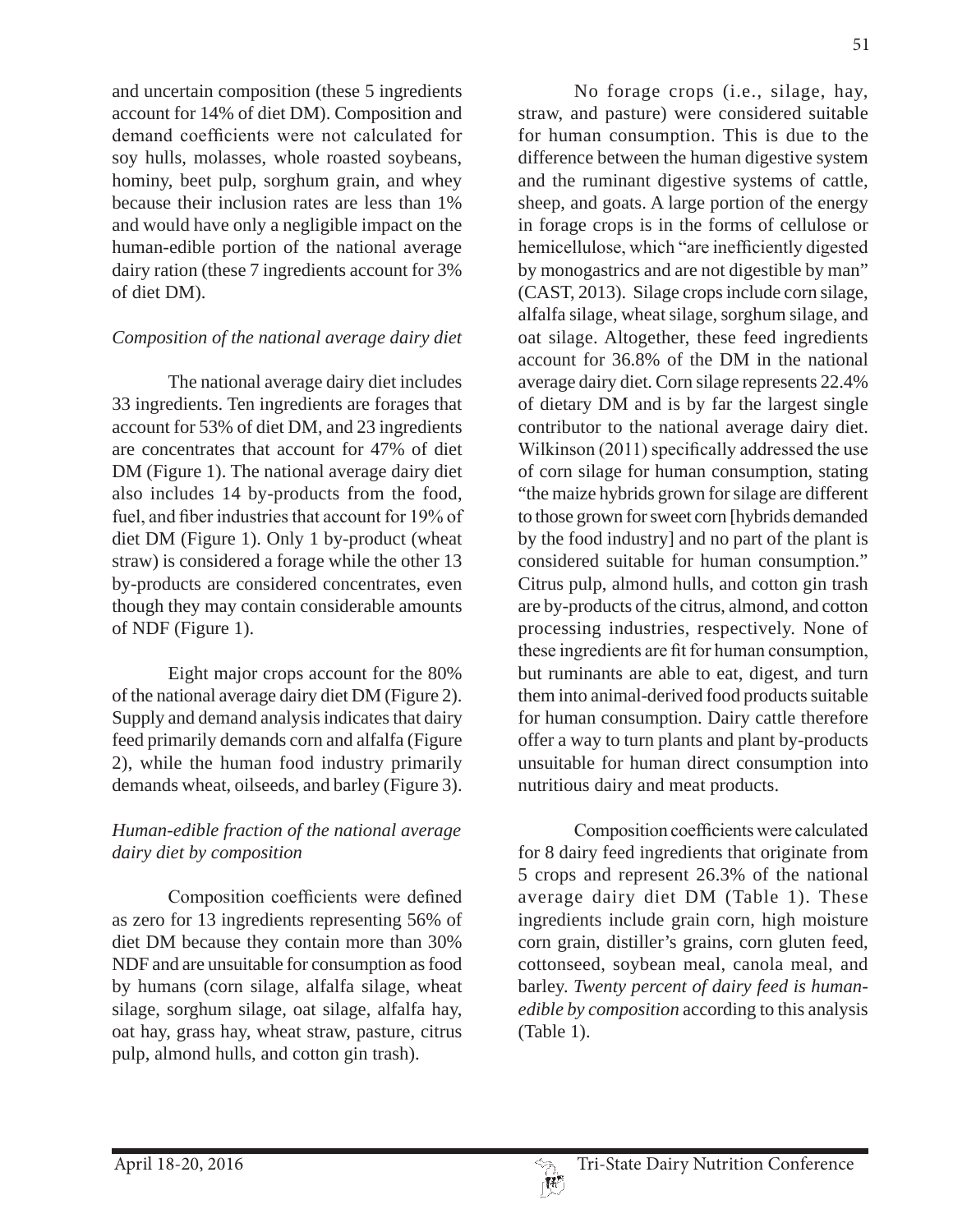## *Human-edible fraction of the national average dairy diet by U.S. food industry demand*

Demand coefficients were defined as zero for distiller's grains, high moisture corn grain, corn gluten free, soybean meal, and canola meal (Table 1). Distiller's grains are primarily produced from corn in the U.S. and is a byproduct of the ethanol industry. Distiller's grains contain fiber and protein that remains after the starch has been converted to ethanol. Although distiller's grains can be blended with wheat flour and used in baked goods, the U.S. food industry does not demand any distiller's grains, except for minute quantities used in novelty and research baked goods to show proof of concept. High moisture corn kernels are harvested at 24% or greater moisture before fermenting and storing in a silo to use as livestock feed. The high moisture content makes transporting, keeping it insect and mold free, and ultimately drying high moisture corn prohibitively expensive. Therefore, it is unlikely that the U.S. food industry would ever demand high moisture corn grain for processing into food products fit for human consumption. Corn gluten feed is a by-product of industrial corn milling operations and contains protein and fiber. Corn gluten feed is not demanded by the U.S. food industry due to its fiber content and strong fermented taste. In addition to animal feed, corn gluten meal is used as a soil amendment and pesticide. Soybean and canola meals are co-products of the oilseed crushing industry. After crushing, the oil is primarily used in the food sector as a component of vegetable oil and the meal is used as a source of protein in livestock feed. Soybean and canola meals are not included in human food products and therefore are not demanded by the U.S. food industry.

Demand coefficients were calculated for corn grain, cottonseed, and barley (Table 1) by multiplying percent food use of total domestic use by the corresponding composition coefficient. Corn grain can be used in human food products after milling and conversion to high-fructose corn syrup, glucose and dextrose (sweeteners), starch, beverage alcohol, and cereals. Food use for corn grain was calculated by summing domestic use values for those food products (Table 2). Starch and alcohol for beverages and manufacturing were included in the sum although both have non-food uses (e.g. drywall for building construction for starch) because non-food use data were not available and the amounts are likely negligible for the purposes of our calculations given the large value for total domestic use (demand coefficient for corn grain:  $0.91 \times 0.12 = 10.9\%$ ).

Barley is commonly used in both human food and animal feed. Food for barley use was calculated by dividing food, alcohol, and industrial use by total domestic use (Table 3). Although food, alcohol, and industrial use of barley includes non-food uses, their amounts are likely negligible for the purposes of our calculations given the relatively large value for total domestic use  $(79 \times 0.72 = 57\%)$ .

Cottonseeds contain gossypol, a compound that is toxic to humans. Cottonseed is used by the oilseed crushing industry to extract oil that can be included in vegetable oil products for human consumption. The oil content of cottonseed is 16% of DM according to the National Cottonseed Products Association (NCPA, 2016), and 90% of cottonseed oil produced is used for human consumption, predominantly in salad or cooking oil and to a lesser extent in the production of baking and frying fats (demand coefficient for cottonseed:  $16 \times 0.90 = 14\%$ ).

Using the demand coefficients described above suggests that *2.2% of dairy feed is in demand by the food industry in the United States*, primarily in the form of corn grain and barley (Table 1).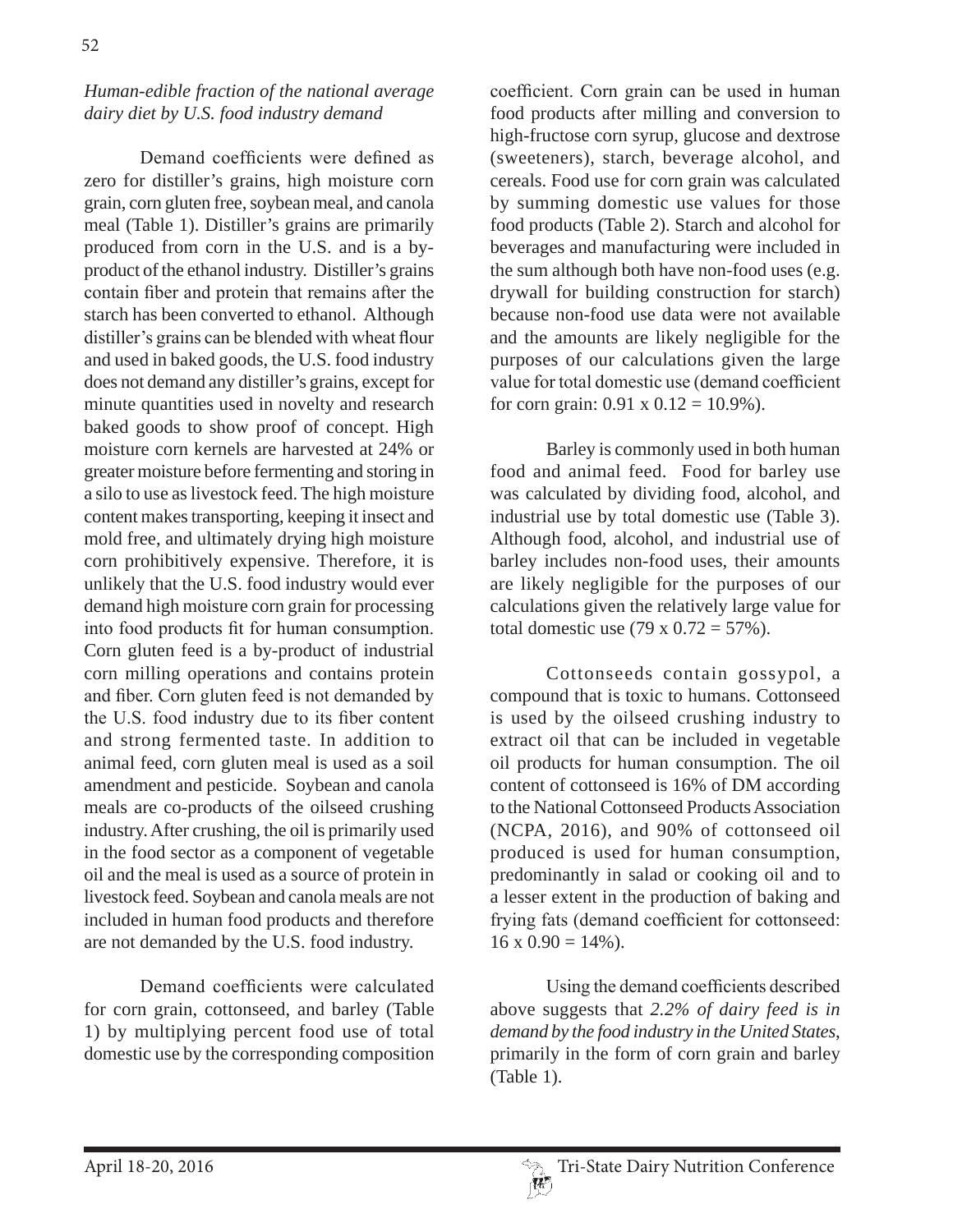#### **Conclusion**

Dairy feed is not primarily composed of human-edible cereal grains and oilseeds. Dairy cows convert feed into food by recycling nutrients in human-inedible agricultural and industrial by-products into nutritious milk and dairy products. The competition between dairy feed and human food is negligible and dairy cows make a net positive contribution to the food supply in the United States.

#### **References**

Council for Agricultural Science and Technology (CAST). 2013. Animal Feed vs. Human Food: Challenges and Opportunities in Sustaining Animal Agriculture Toward 2050. Issue Paper 53. CAST, Ames, Iowa.

National Cottonseed Products Association. 2016. Cottonseed and its Products 10th Edition. Cordova, TN. http://www.cottonseed.com/ pages/cottonseed-products.

National Research Council. 2001. Nutrient requirements of dairy cattle. 7th rev. ed. Natl. Acad. Sci., Washington, DC.

Thoma, G., J. Popp, D. Shonnard, D. Nutter, M. Matlock, R. Ulrich, W. Kellogg, D.S. Kim, Z. Neiderman, N. Kemper, F. Adam, and C. East. 2013. Regional analysis of greenhouse gas emissions from dairy farms: A cradle to farmgate assessment of the American dairy industry circa 2008. Intl. Dairy J. 31(Suppl. 1):S29 - S40.

Wilkinson, J.M. 2011. Redefining efficiency of feed use by livestock. Animal 5:1014-1022.

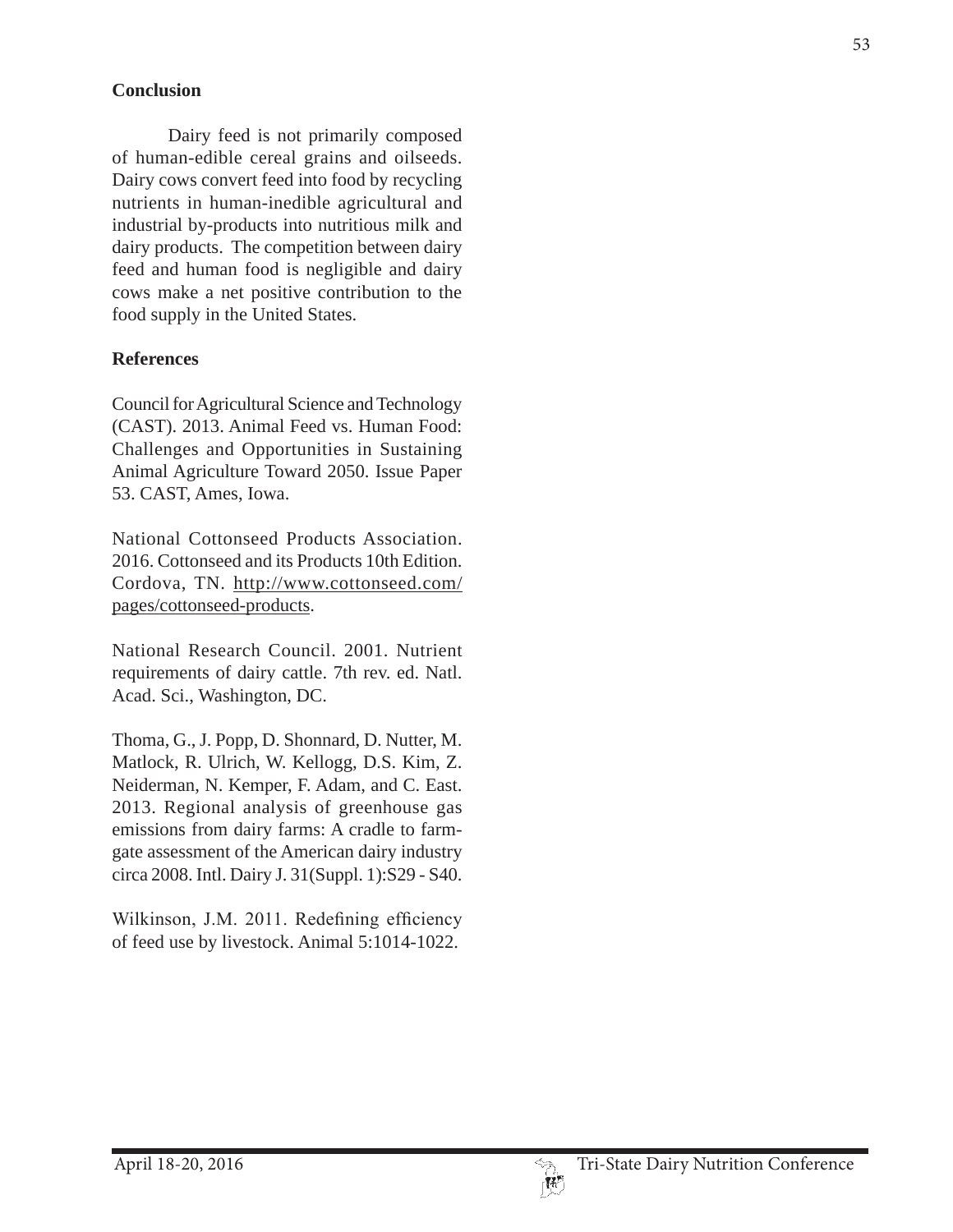| Ingredient <sup>1</sup>  | Composition<br>coefficent <sup>2</sup> | Demand<br>coefficient <sup>3</sup> | Edible by<br>composition <sup>4</sup> | Edible by<br>demand <sup>5</sup> |
|--------------------------|----------------------------------------|------------------------------------|---------------------------------------|----------------------------------|
| Corn grain               | 0.91                                   | 0.109                              | 8.8%                                  | 1.05%                            |
| Distiller's grains       | 0.61                                   |                                    | 2.5%                                  |                                  |
| High moisture corn grain | 0.90                                   |                                    | 2.5%                                  |                                  |
| Corn gluten feed         | 0.65                                   |                                    | 1.7%                                  |                                  |
| Cottonseed               | 0.16                                   | 0.144                              | $0.4\%$                               | 0.32%                            |
| Soybean meal             | 0.88                                   |                                    | 1.7%                                  |                                  |
| Canola meal              | 0.70                                   |                                    | 1.3%                                  |                                  |
| <b>Barley</b>            | 0.79                                   | 0.570                              | 1.1%                                  | 0.80%                            |

**Table 1.** Composition and demand coefficients for human-edible dairy feed ingredients.

Percent DM in the national average dairy diet: corn grain (9.7%), distiller's grains (4.1%), high moisture corn grain (2.8%), corn gluten feed (2.6%), cottonseed (2.0%), soybean meal (1.9%), canola meal (1.8%), and barley (1.4%). These 8 ingredients represent 26.3% of the total national average dairy diet DM.

<sup>2</sup>Composition coefficients were calculated as 1-NDF using NDF values (on DM basis) from Dairy NRC  $(2001)$  (corn grain = 9.5%, distiller's grains = 38.8%, high moisture corn = 10.3%, corn gluten feed = 5.5%, soybean meal =  $12.3\%$ , canola meal =  $29.8\%$ , and barley =  $20.8\%$ ), except for cottonseed were oil content was used (16% on DM basis).

 $3$ Demand coefficient was calculated by multiplying the composition coefficient by the percent food use of total domestic use (corn grain  $= 12\%$ , cottonseed  $= 90\%$ , and barley  $= 72\%$ ).

<sup>4</sup>Edible by composition was calculated by multiplying each ingredient's composition coefficient by its corresponding amount in the national average dairy diet on a DM basis.

5 Edible by demand was calculated by multiplying each ingredient's demand coefficient by its corresponding amount in the national average dairy diet on a DM basis.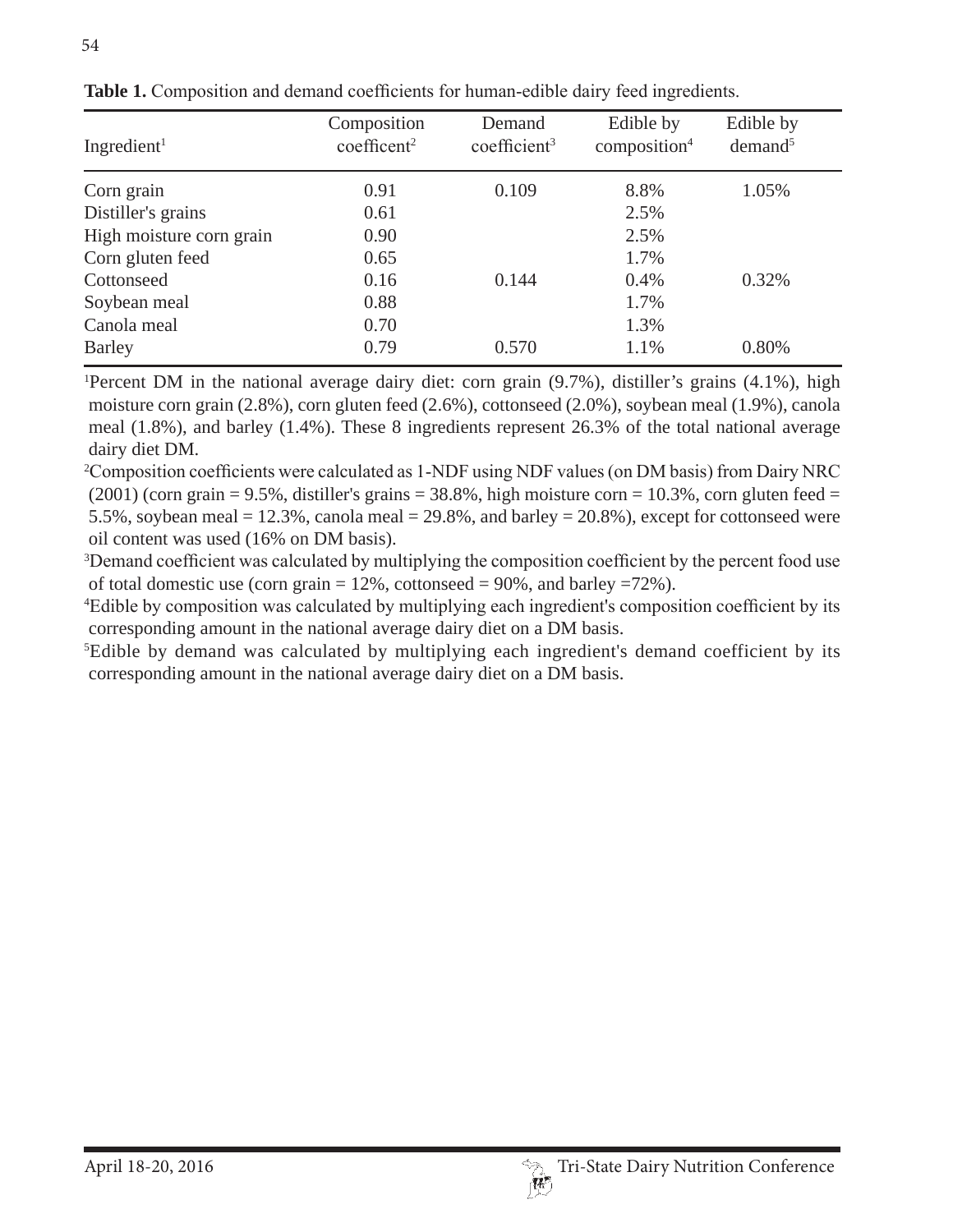|                                         | 09/10  | 10/11  | 11/12  | 12/13  | 13/14  |
|-----------------------------------------|--------|--------|--------|--------|--------|
| High-fructose corn syrup (HFCS)         | 512    | 521    | 512    | 491    | 478    |
| Glucose and dextrose                    | 257    | 272    | 294    | 292    | 308    |
| <b>Starch</b>                           | 250    | 258    | 254    | 249    | 219    |
| Alcohol for fuel                        | 4,591  | 5,019  | 5,000  | 4,641  | 5,124  |
| Alcohol for beverages and manufacturing | 134    | 135    | 137    | 140    | 142    |
| Cereals and other products              | 194    | 197    | 203    | 199    | 201    |
| Seed                                    | 22     | 23     | 25     | 25     | 23     |
| Total food, seed, and industrial use    | 5,961  | 6,426  | 6,424  | 6,038  | 6,493  |
| Food use <sup>1</sup>                   | 1,348  | 1,384  | 1,400  | 1,372  | 1,347  |
| Total domestic use                      | 11,062 | 11,202 | 10,943 | 10,353 | 11,534 |
| Percent food use of total domestic use  | 12%    | 12%    | 13%    | 13%    | 12%    |

**Table 2.** U.S. corn domestic and food use for marketing years (Sep-Aug) 2009 to 2014.

1 Food use was calculated by summing high-fructose corn syrup (HFCS), glucose and dextrose (sweeteners), starch, alcohol for beverages and manufacturing, and cereals and other products. Starch includes non-food uses such as drywall for building construction and alcohol for beverages and manufacturing also includes some non-food uses.

|                                                     | 09/10 | 10/11 | 11/12 | 12/13 | 13/14 |
|-----------------------------------------------------|-------|-------|-------|-------|-------|
| Food, alcohol, and industrial use                   | 158.7 | 153.7 | 149.0 | 141.0 | 148.3 |
| Seed use                                            | 5.0   | 4.8   | 6.0   | 5.8   | 4.9   |
| Feed and residual use                               | 47.0  | 49.8  | 36.6  | 66.2  | 66.1  |
| Total domestic use                                  | 211   | 208   | 192   | 213   | 219   |
| Percent food use of total domestic use <sup>1</sup> | 75%   | 74%   | 78%   | 66%   | 68%   |

**Table 3.** U.S. barley domestic and food use for marketing years (Jun-May) 2009 to 2014.

1 Percent food use was calculated by dividing food, alcohol, and industrial use by total domestic use.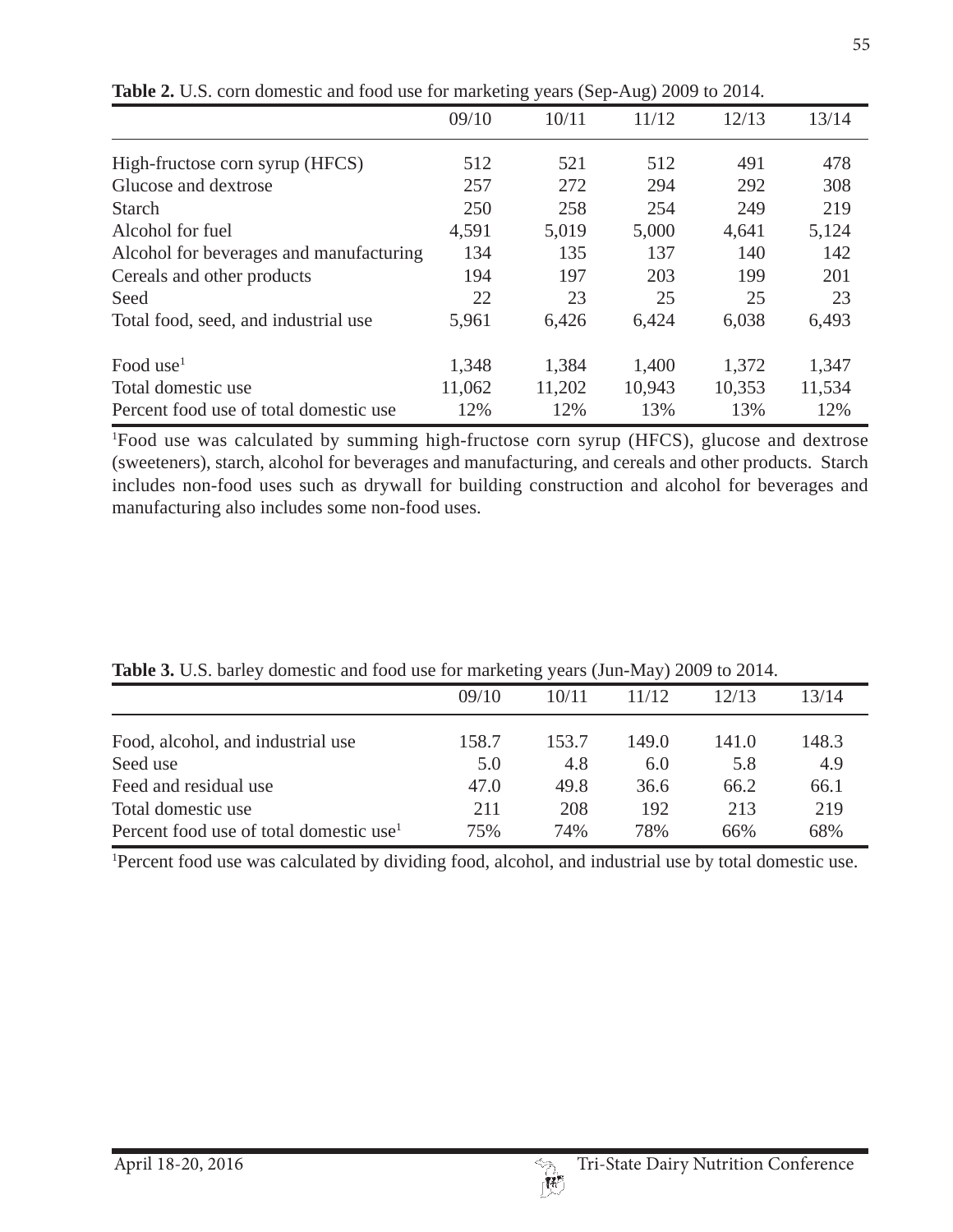

Figure 1. Composition of the national average dairy diet on a percent DM basis.